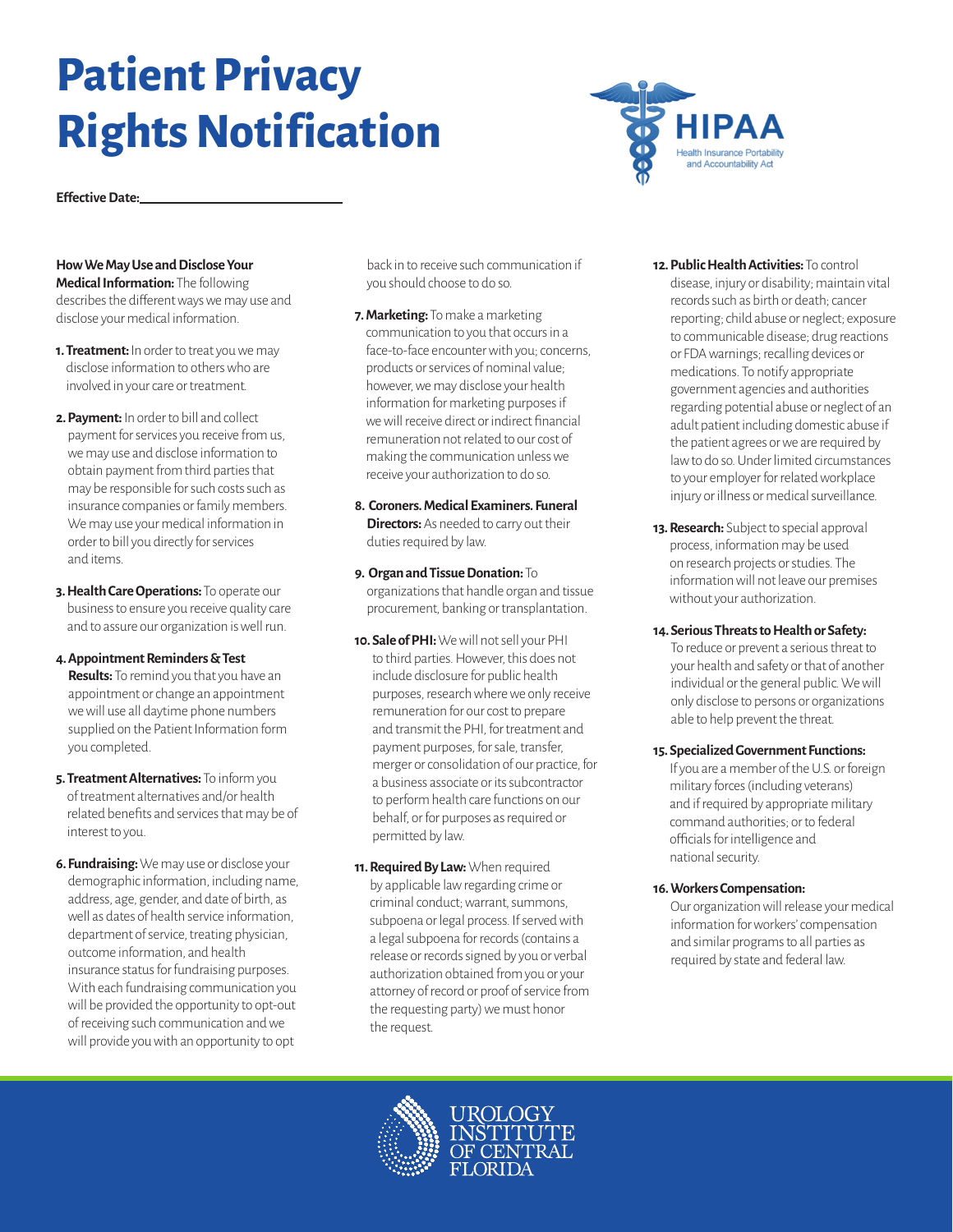#### **Your Rights Regarding Your Medical**

**Information:** You have the following rights regarding the medical information that we maintain about you. We are not required to agree to your request; however, if we do agree, we are bound by our agreement except when otherwise required by law, in emergencies, or when necessary to treat you. In order to request a restriction on the use or disclosure of your medical information, you must make your request in writing to the address below.

**Requesting Restrictions:** The right to request a restriction on our use and disclosure of your medical information for treatment, payment, or healthcare operations. You have the right to limit our disclosure to individuals involved in your care or the payment for your care such as family members and friends. We will use all contact phone numbers and addresses listed on the Patient Information form unless you place a restriction. You may restrict disclosure to your health plan if you have paid for the service in full, and the disclosure is not otherwise required by law. This type of request for restriction will only be applicable to the particular service. You will have to request a restriction for each service thereafter. The request for restriction must be submitted in writing and sent to the address below.

**Confidential Communications:** The right to request how our organization communicates with you about your health and related issues in a particular manner or certain locations without stating a reason for your request. We will use all contact phone numbers and addresses listed on the Patient Information form unless you place a restriction. The request for restriction must be submitted in writing and sent to the address below.

**Notification of a Breach:** The right to be notified if there is a probable compromise of unsecured medical information within 60 days of the discovery of the breach.

**Inspections and Copies:** The rights to inspect and obtain paper or electronic copies of the medical information that may be used to make decisions about you, including medical records, billing records, but not including psychotherapy notes. In order to inspect or obtain records, you must submit the request in writing to the address below. If you would like an electronic copy of your health information, we will provide you with a copy in the form and format as requested as long as we can readily produce such information in the form requested. Otherwise, we will cooperate with you to provide a readable electronic form and format as agreed.

**Amendment:** The right to ask us to amend your medical information if you believe it is incorrect or incomplete and you may request an amendment for as long as the information is kept by or for our organization. You must provide us with a reason that supports your request. The reason for your request needs to be in writing to the address below. Also, we may deny the request if you ask us to amend information that is accurate and complete; not part of the information you are permitted to inspect and copy; not created by our organization, unless the individual or entity that created the information is not available to amend the information.

**Accounting of Disclosure:** The right to request an accounting of disclosures made of your medical information to entities with which you do not have an established relationship. In order to obtain an accounting, you must submit your request in writing to the address below. All requests may not be longer than 6 years and may not include dates prior to October 16, 2003. The first request in a 12 month period is free of charge. You may be charged for any additional lists requested in a 12 month period.

**Right to File a Complaint:** If you believe your rights have been violated, you may file a complaint with our organization or with the secretary of the Department of Health & Human Services. You will not be penalized for filing the complaint. All complaints must be submitted in writing at the address below.

#### **Right to Provide an Authorization of Other**

**Uses and Disclosures:** Our organization will obtain your written authorization for uses and disclosures that are not identified by this notice or are not permitted by applicable law, such as the use and disclosure of HIV/ AIDS, sexually transmitted diseases, genetic information, mental or behavioral health, and drug/alcohol abuse. Any authorization you provide to us regarding the use and disclosure of your medical information may be revoked at any time in writing. After you revoke your authorization, we will no longer use or disclose your medical information for reasons described on the authorization. Of course, we will not be able to take back any disclosures that we have already made with your permission.

**Right to Paper Copy of This Notice:** You are entitled to receive a paper copy of this notice. You will be asked to sign an acknowledgment proving receipt of this Notice of Privacy Practices. A more detailed notice that contains examples is available upon request at the office listed below.

**Right to Request Email Communication:** You may request that we communicate with you via email. You may be asked to provide your email address for the sole purpose of sending you information about events, educational seminars, reminders about your questionnaire, etc. If you wish to not receive information from us via email you may decline to provide your email address. You may also ask to have your email address removed from our mailing list at any time by contacting our office.

*If you have any questions regarding this notice, your privacy rights, or our privacy policies please contact:* 

> **Norman H. Anderson, M.D., P.A. Dania Neveau - HIPAA Privacy Officer Drew Anderson - HIPAA Compliance Officer**  2020 SE 17th Street, Ocala, FL 34471 (352) 861-2400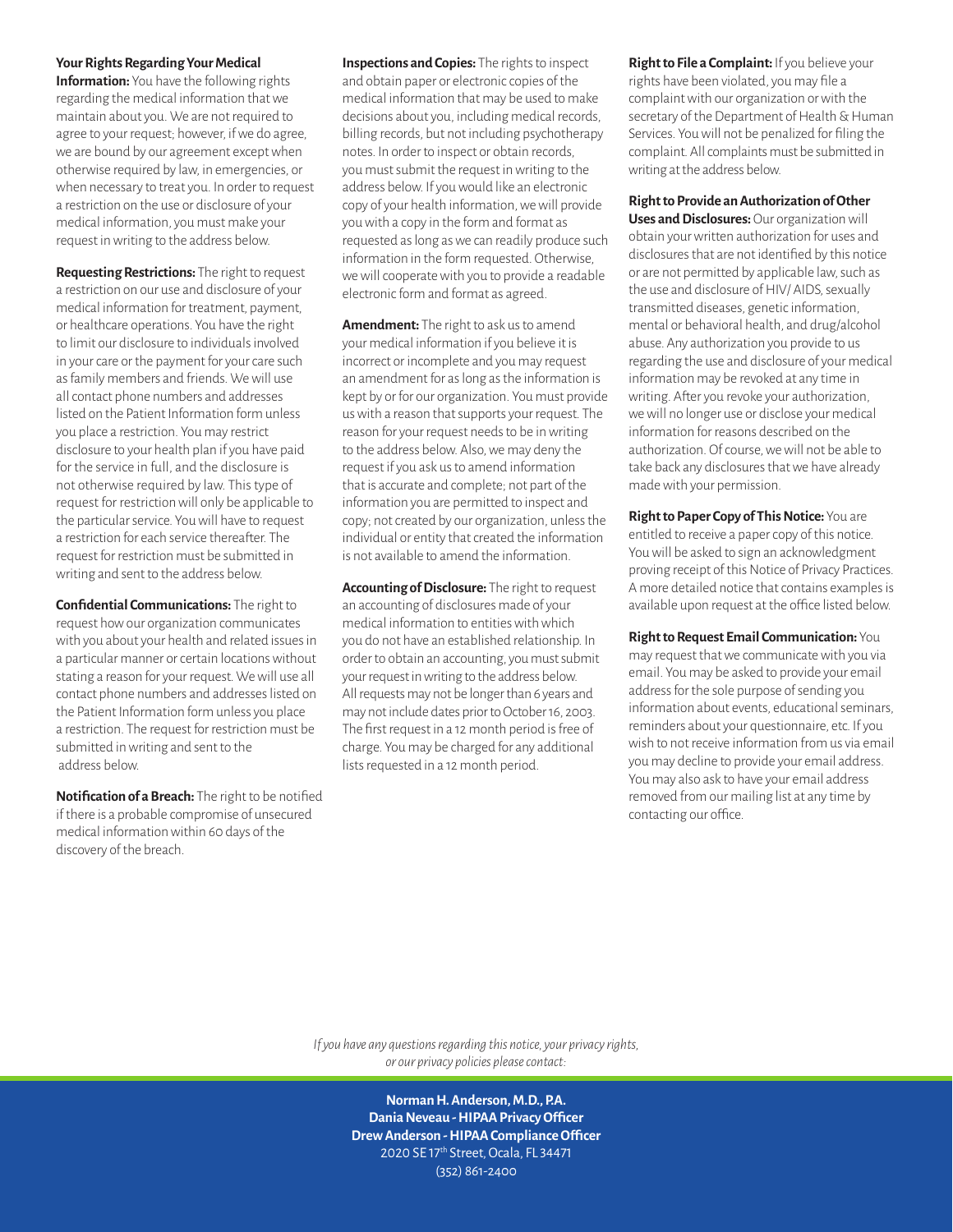# **AUTHORIZATION FOR THE RELEASE OF PRIVATE HEALTH INFORMATION (PHI)**

While under the care of the physicians at Urology Institute of Central Florida, I hereby give authorization for the release of private health related information to the following authorized persons.

| Physicians | <b>Family Members (Relation)</b> |
|------------|----------------------------------|
|            |                                  |
|            |                                  |
|            |                                  |
|            |                                  |
|            |                                  |
|            |                                  |

This information may be given to the above mentioned people either by phone, fax or in person should the need arise for this information to be released for my proper care while a patient here. Should any unforeseen incident arise that I wish not to inform any or all of the above named persons, I will notify Urology Institute of Central Florida in writing of such names.

I authorize Urology Institute of Central Florida and staff to leave medical information pertaining to my care using the following methods and will assume responsibility to notify Urology Institute of Central Florida and staff whenever this information changes.

| (C) Home Phone Voice-mail |
|---------------------------|
| ◯ Work Phone Voice-mail   |
| ◯ Cell Phone Voice-mail   |
| ◯ Post Card               |
|                           |